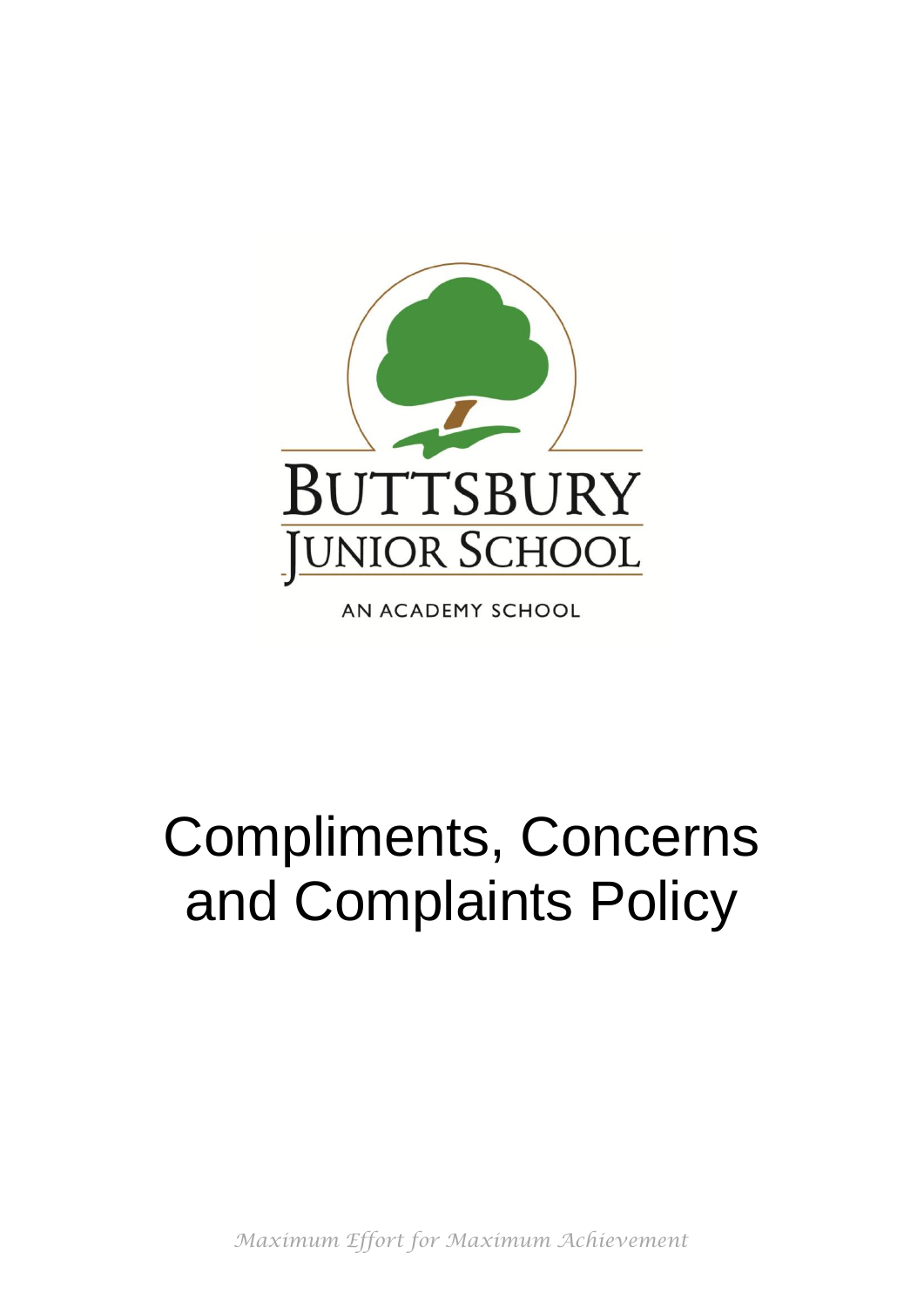

We have based our school's policy on the DfE guidance document *Compliments, Concerns and Complaints Policy*

#### **Compliments**

These are always welcome and very encouraging to teachers and staff. The school encourages feedback or opinions from pupils and parents. In practice this dialogue is continuous, sometimes directly and also indirectly, for example, through the Friends' Association. It may not always be possible to act immediately but pupils and the school always benefit so please don't hold back. Compliments could be shared verbally, with class teachers or the Headteacher, for example, or could be sent via email or letter.

### **Concerns**

It is natural that parents may, occasionally, be concerned about an aspect of their child's education or welfare at school. This could include issues concerning the school's approach to aspects of the curriculum, homework, behavioural problems or any other issue.

The school welcomes enquiries from parents about any matter. Teachers and staff will explain the school practices, policies, and how they affect the pupils. The vast majority of concerns will be handled by the class teacher or by the year group leader if this is more helpful. If in doubt, keep asking until you are completely satisfied as all staff are eager to help.

The usual format is to speak to the child's class teacher in the first instance, or to contact the School Office to arrange an appointment to discuss your concern with whoever you wish. At all times the staff will help to resolve a problem. If occasionally parents feel they must state their concern formally, this too is not a problem. The school has defined procedures for handling complaints so don't be embarrassed if you feel an issue warrants more attention.

### **Complaints**

The procedure is again to speak to the child's class teacher in the first instance, or contact the school office to arrange an appointment to discuss your complaint with whoever you wish. Please ask at the school for full details of our procedures or look at our website [www.buttsbury-jun.essex.sch.uk.](http://www.buttsbury-jun.essex.sch.uk/)

The school's policy is to comply with the Department for Education's guidance and legislative requirements for Academies. Details of these are available at: <https://www.gov.uk/complain-about-school>

In summary, the nationally accepted procedure is divided into three stages:

**Stage 1** aims to resolve the concern through informal contact at the appropriate level in school.

**Stage 2** is the first formal stage where written complaints are considered by the headteacher.

**Stage 3** is the next step once Stage 2 is complete. It involves a review of your complaint by a panel of trustees as set out in the procedures.

Beyond the Trust Board, the final recourse for a complainant is to the Secretary of State for Education. Complaints against academies can be made by following the policy 'Procedure for dealing with complaints about Institutions funded by the Education Funding Agency.'

This is available at:

[http://www.education.gov.uk/schools/leadership/schoolperformance/b00212240/guidance-on](http://www.education.gov.uk/schools/leadership/schoolperformance/b00212240/guidance-on-making-a-complaint-about-a-school)[making-a-complaint-about-a-school](http://www.education.gov.uk/schools/leadership/schoolperformance/b00212240/guidance-on-making-a-complaint-about-a-school)

If you should need to refer to the full procedures, please ask at the School Office. All staff are familiar with the guidelines and have a duty to help parents needing advice. These